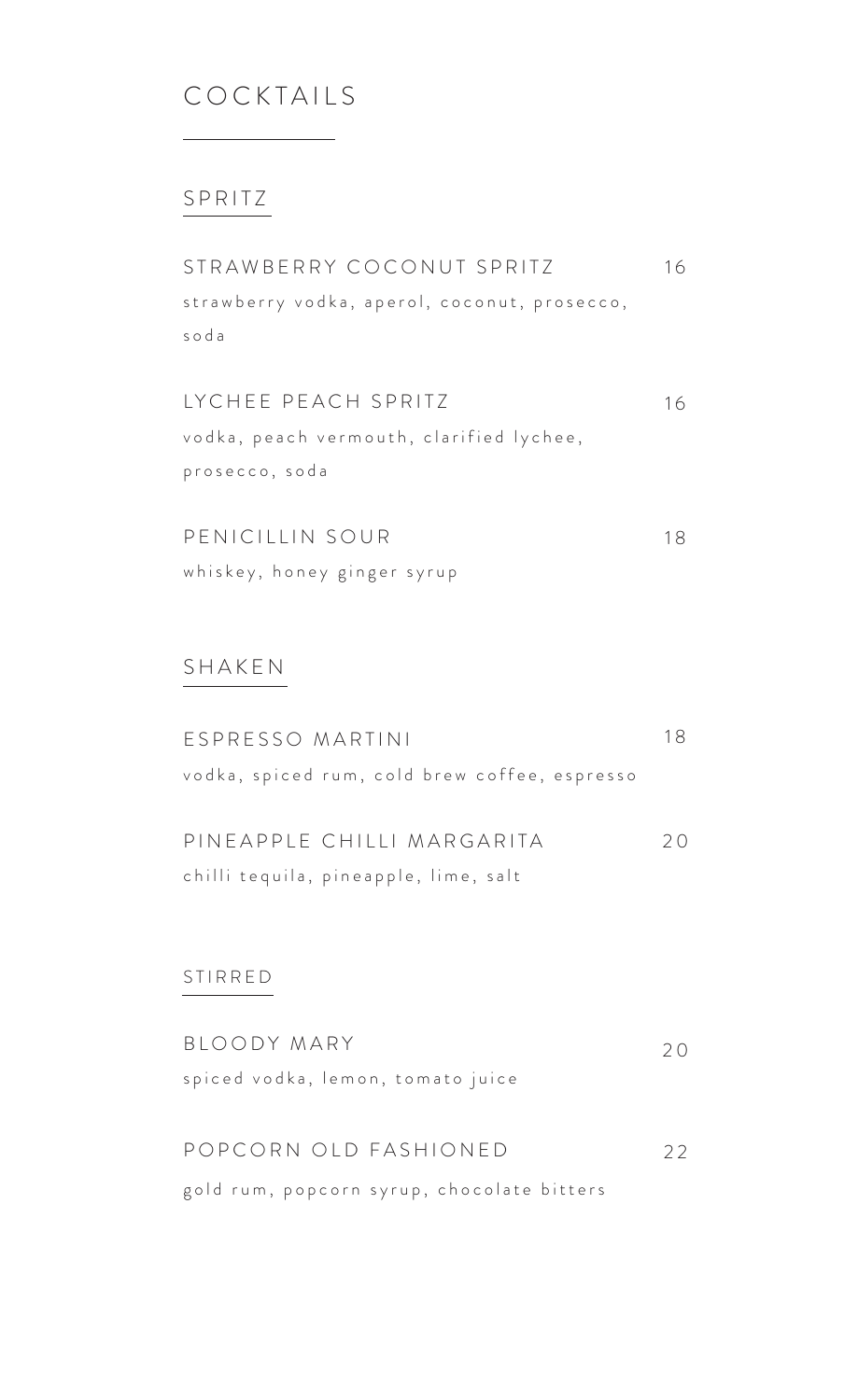# S P E C I A L G I N S E L E C T I O N

| WHITLEY NEILL LONDON DRY<br>east imperial botanical tonic water<br>coriander<br>lemon | 13 |
|---------------------------------------------------------------------------------------|----|
| MALY CON ARANCIA<br>east imperial yuzu tonic<br>orange                                | 14 |
| MALFY ROSA<br>east imperial grapefruit tonic<br>grapefruit<br>rosemary                | 14 |
| SCAPEGRACE BLACK<br>east imperial tonic water<br>orange                               | 14 |
| <b>BROCKMANS GIN</b><br>east imperial tonic water<br>blueberries<br>grapefruits       | 15 |
| CARDRONA PURE GIN<br>east imperial tonic<br>cinnamon<br>lemon                         | 16 |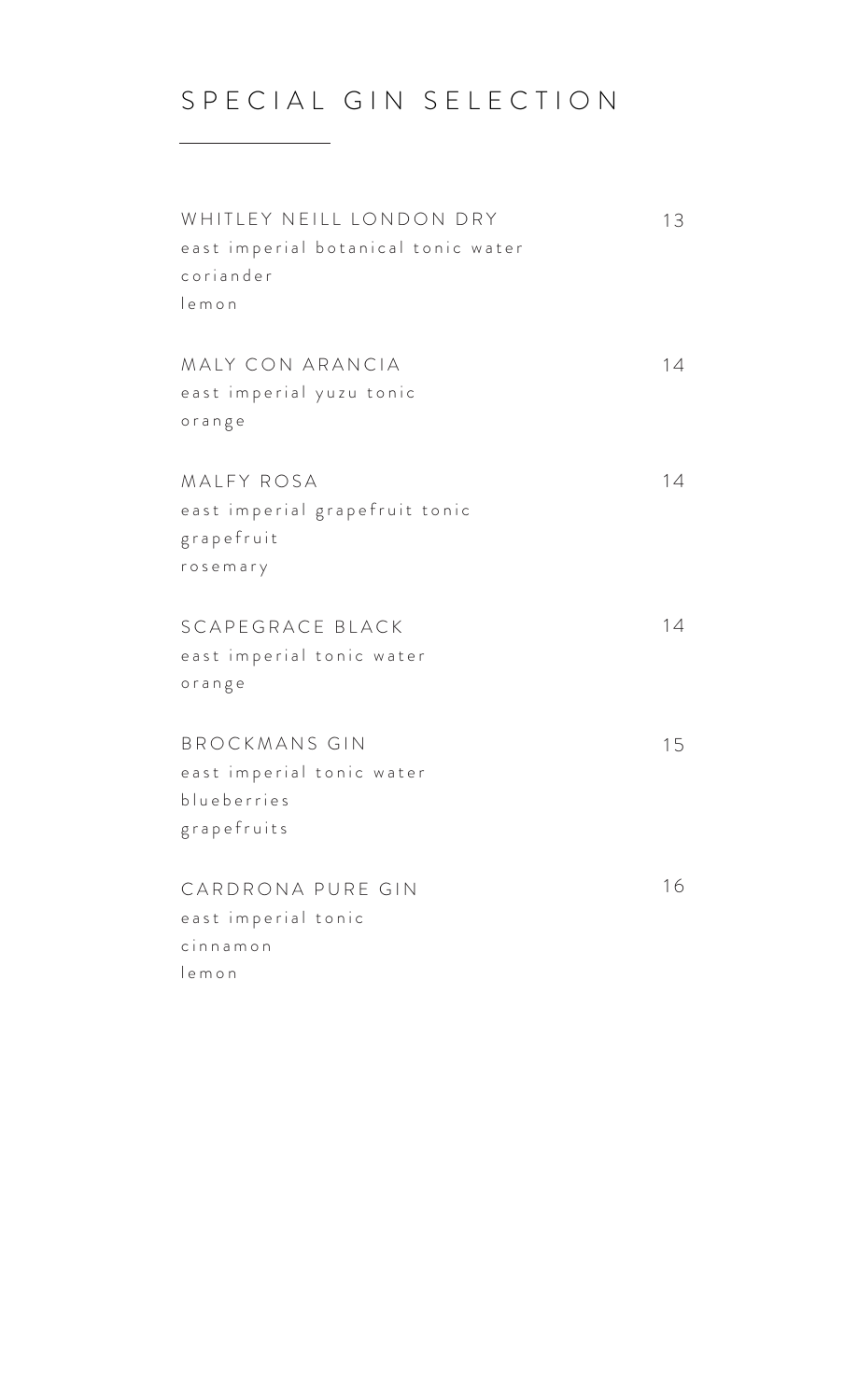# SPARKLING WINE

| JACOB'S CREEK PROSECCO<br>cheeky little night starter<br>barossa valley, aus | 12   58          |
|------------------------------------------------------------------------------|------------------|
| CLOUDY BAY PELORUS<br>an oyster's best friend<br>marlborough, nz             | $15 \mid 72$     |
| CHAMPAGNE                                                                    |                  |
| MOËT & CHANDON<br>party potion; elegant and off-dry<br>epernay, fr           | $20 \mid$<br>110 |
| VEUVE CLIQUOT<br>the little gold dress of champagne<br>reims, fr             | 120              |

 1 8 5 MOËT & CHANDON MAGNUM *a big bottle is easier to share* epernay, fr

| DOM PERIGNON '2006'                              |     |
|--------------------------------------------------|-----|
| life is short; drink the good stuff<br>reims, fr | 400 |
|                                                  |     |

| ACE OF SPADES - ARMAND DE   |     |
|-----------------------------|-----|
| BRFGNAC                     | 750 |
| no two bottles are the same |     |
| reims, fr                   |     |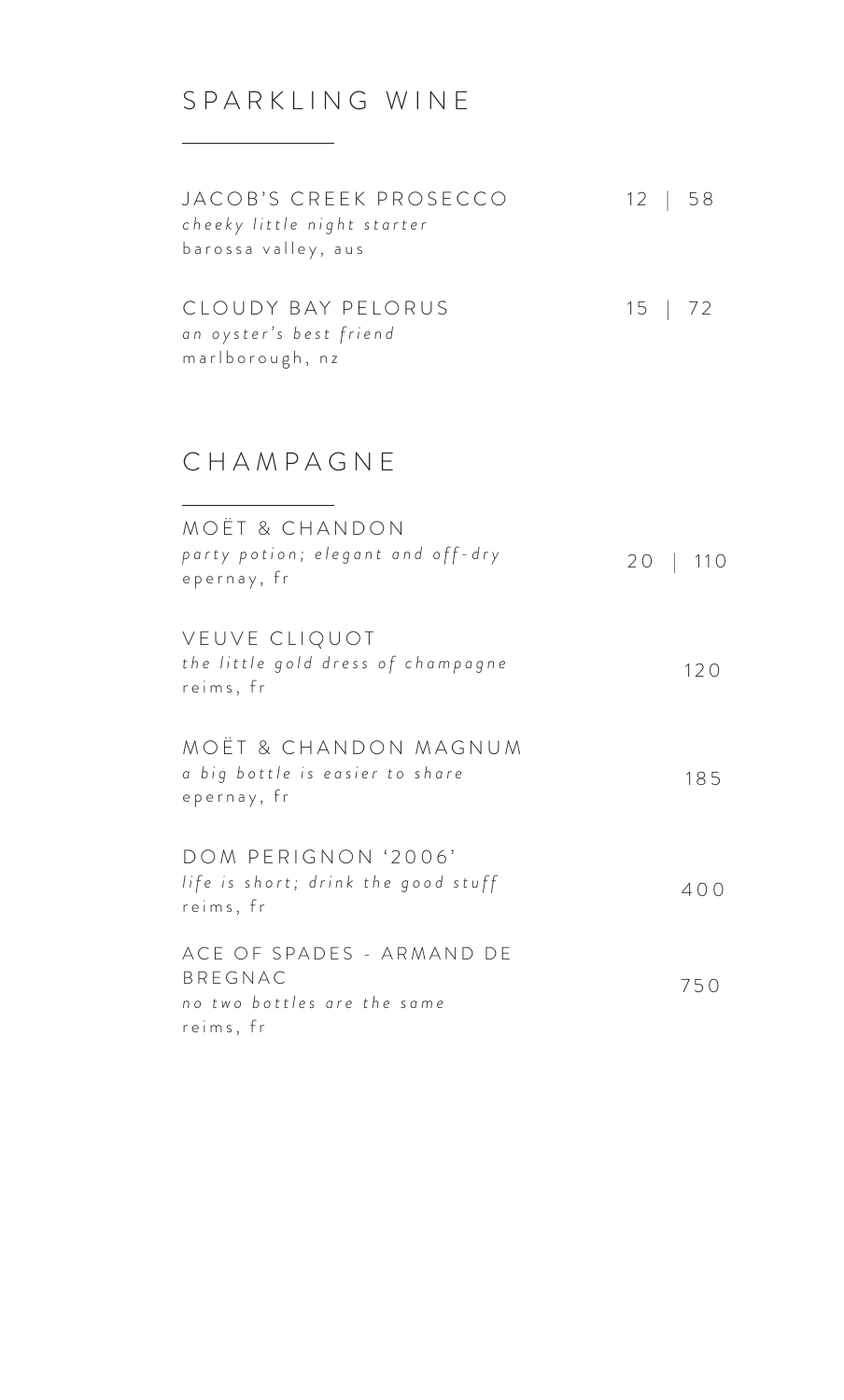## SAUVIGNON BLANC

| THE GRAYLING<br>clean, lean and green<br>marlborough, nz     |  | 11   48 |
|--------------------------------------------------------------|--|---------|
| TRIPLEBANK<br>big passionfruit energy<br>marlborough, nz     |  | 12   58 |
| CLOUDY BAY<br>classic as a kiwi in london<br>marlborough, nz |  | 15   72 |

### CHARDONNAY

| THE GRAYLING<br>the lighter side of chard<br>east coast, nz          | 11   48 |
|----------------------------------------------------------------------|---------|
| THE LAST SHEPHERD<br>big and buttered up<br>gisborne, nz             | 14   65 |
| CHURCH ROAD MCDONALD<br>creamy with a flinty edge<br>hawke's bay, nz | 16   75 |

### PINOT GRIS

| THE GRAYLING                    |  | 11   48      |
|---------------------------------|--|--------------|
| juicy pears for days            |  |              |
| east coast, nz                  |  |              |
|                                 |  |              |
| TRIPLEBANK                      |  | $12 \mid 58$ |
| a little floral, a little fresh |  |              |
| marlborough, nz                 |  |              |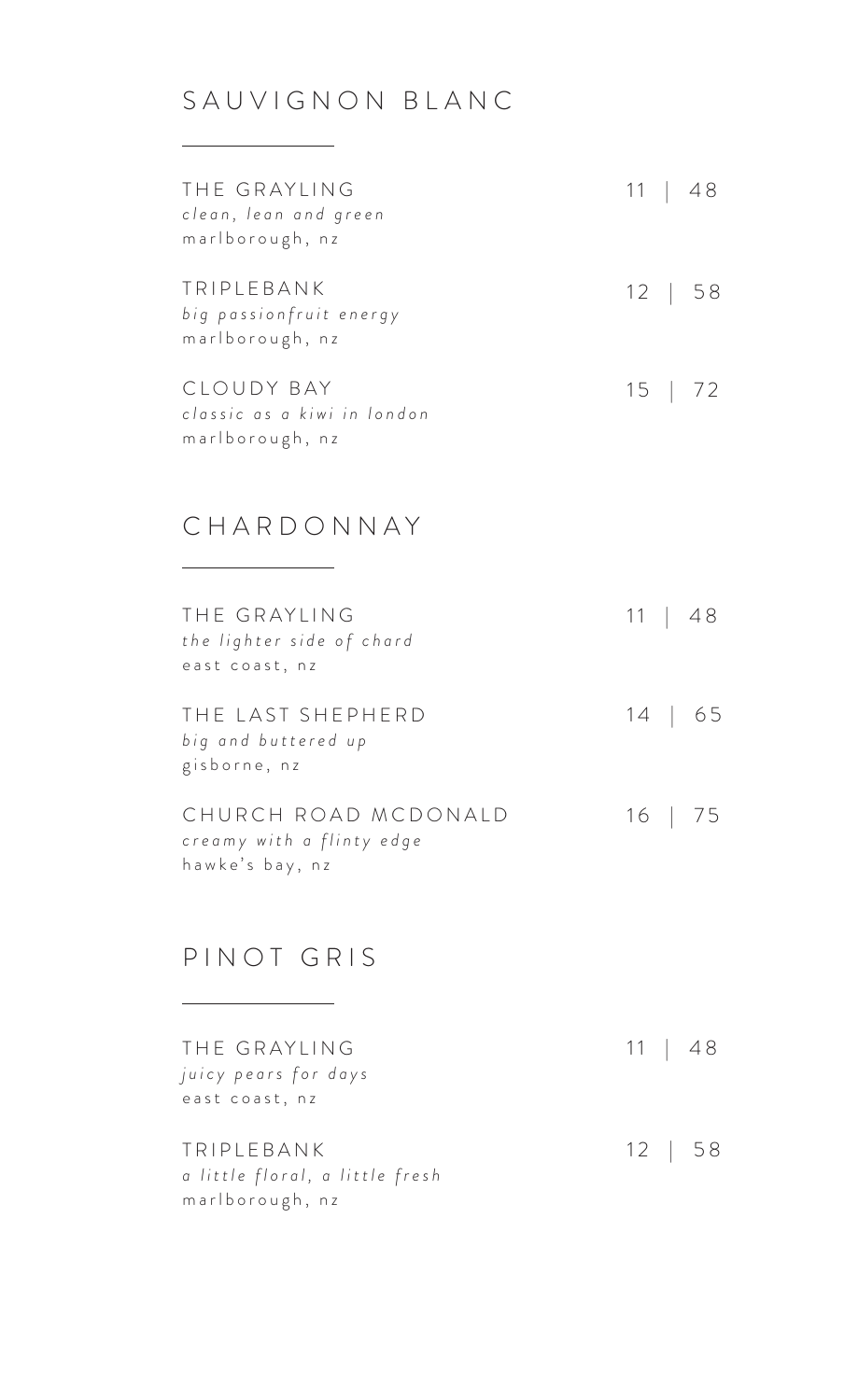11 | 52 13 | 65 STONELEIGH LATITUDE ROSÉ CHURCH ROAD ROSÉ *a mouthful of strawberries* hawke's bay, nz *r e d c h e r r y p i c n i c*  marlborough, nz

#### PINOT NOIR

| THE GRAYLING<br>silk sheets in a motel<br>waipara, nz                          |  | 11   48 |
|--------------------------------------------------------------------------------|--|---------|
| THE LAST SHEPHERD<br>red fruit party with a savoury touch<br>central otago, nz |  | 15   72 |
| CLOUDY BAY<br>the sleek racehorse in the pinot world<br>marlborough, nz        |  |         |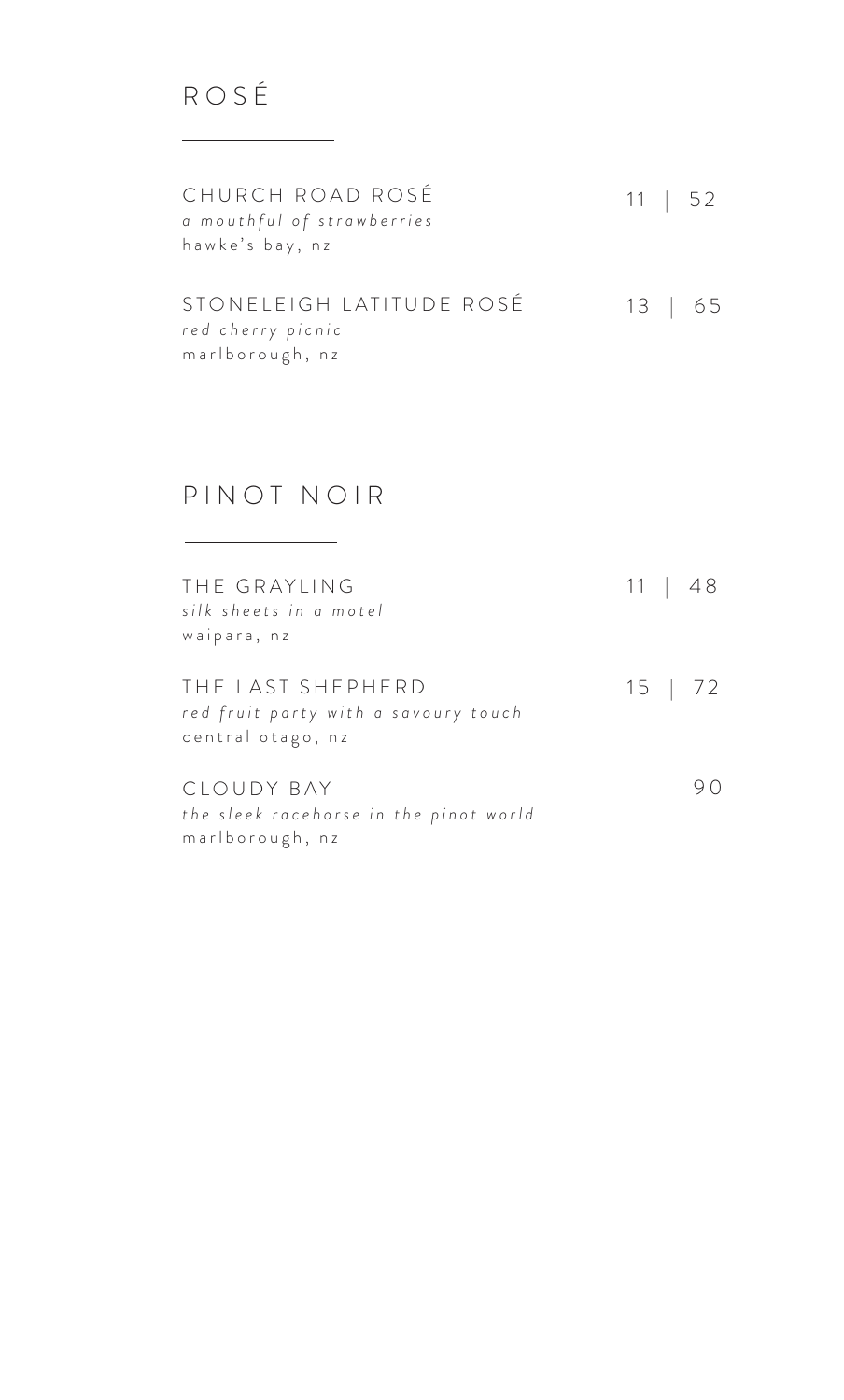### OTHER REDS

CAMPO VIEJO TEMPRANILLO *as close as you'll get to spain in 2021* rioja, spain JACOB'S CREEK DOUBLE BARREL 13 | 62 CAB SAV 12 | 60

*a b o x o f c h o c o l a t e s*  barossa valley, aus

DELEGAT GIMBLETT MERLOT 13 | 62 *bold fruit, smooth and suave* gimblett road, nz

#### SYRAH / SHIRAZ

| THE LAST SHEPHERD SYRAH<br>syrah at night; shepherd's delight<br>hawke's bay, nz                | $13 \mid 62$ |
|-------------------------------------------------------------------------------------------------|--------------|
| JACOB'S CREEK DOUBLE<br>BARREL SHIRAZ<br>plump and just a little savoury<br>barossa valley, aus | 13   62      |
| CHURCH ROAD GRAND<br>RESERVE SYRAH<br>calling out for a juicy steak<br>hawke's bay, nz          |              |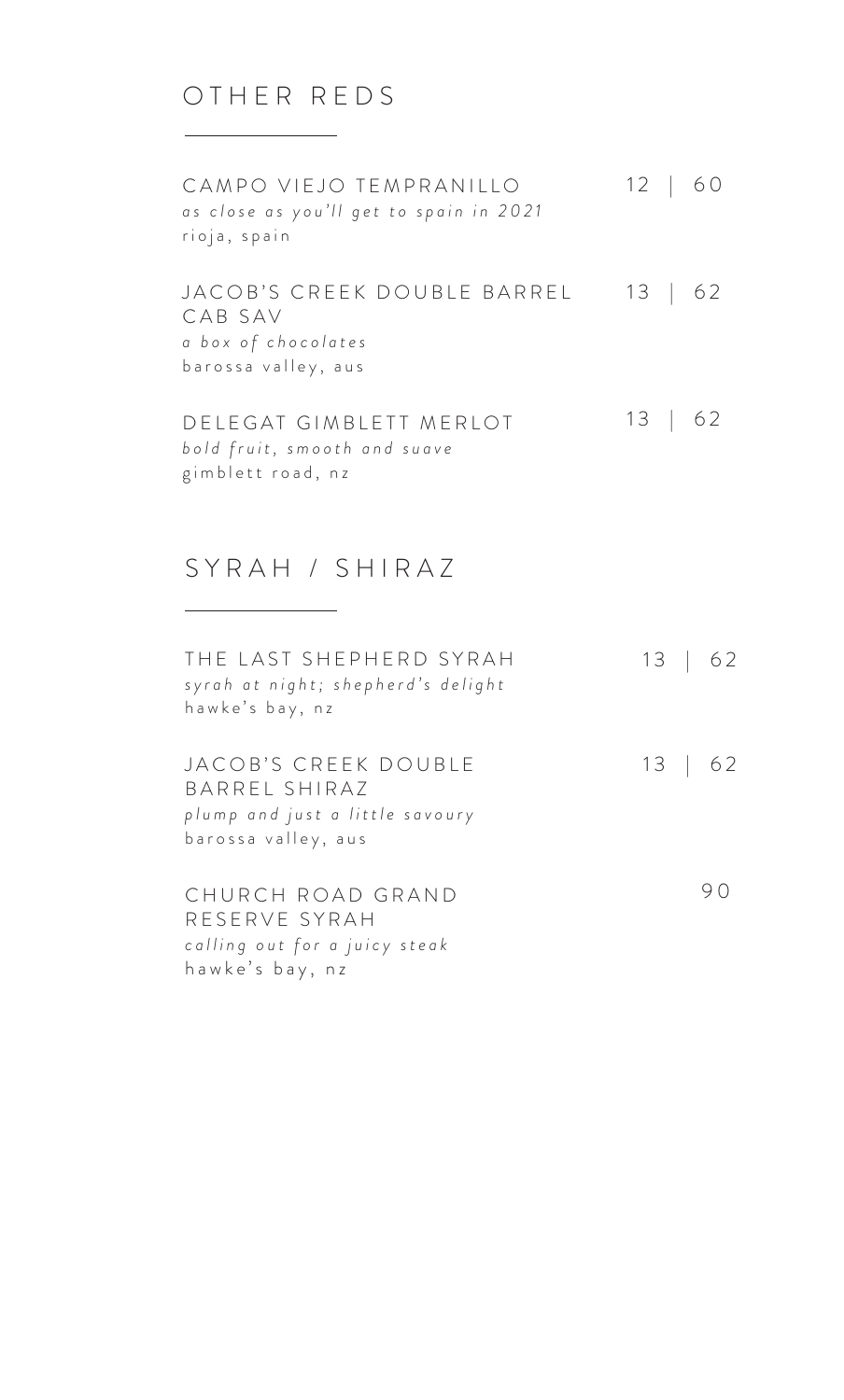## BOTTLED BEER

| PERONI ZERO 0% ALCOHOL |            |
|------------------------|------------|
| CORONA                 | $1 \Omega$ |
| PERONI                 | $1 \Omega$ |

### CRAFT BEER

| GARAGE PROJECT FUGAZI          | 1()             |
|--------------------------------|-----------------|
| GARAGE PROJECT BEER            | 10              |
| GARAGE PROJECT GARAGISTA IPA   | 12 <sup>°</sup> |
| GARAGE PROJECT PERNICIOUS WEED | 14              |
| FMFRSONS PILSNER               | 12 <sup>°</sup> |
| BEHEMOTH CHUR PAIF AIF         | 12 <sup>°</sup> |
| PANHFAD APA                    | 12 <sup>°</sup> |
| FPIC PAIF AIF                  | 12              |

TAP BEER

the control of the control of the control of

GLS JUG

| IMPERIAL LAGER            | 1() | 35  |
|---------------------------|-----|-----|
| SOMERSBY APPLE CIDER      | 11  | 38. |
| ASAHI DRY                 | 12  | 42  |
| EVERYBODY'S HAZY PALE ALE | 12  | 43  |
| FOUNDERS IPA              | 12. | 43. |